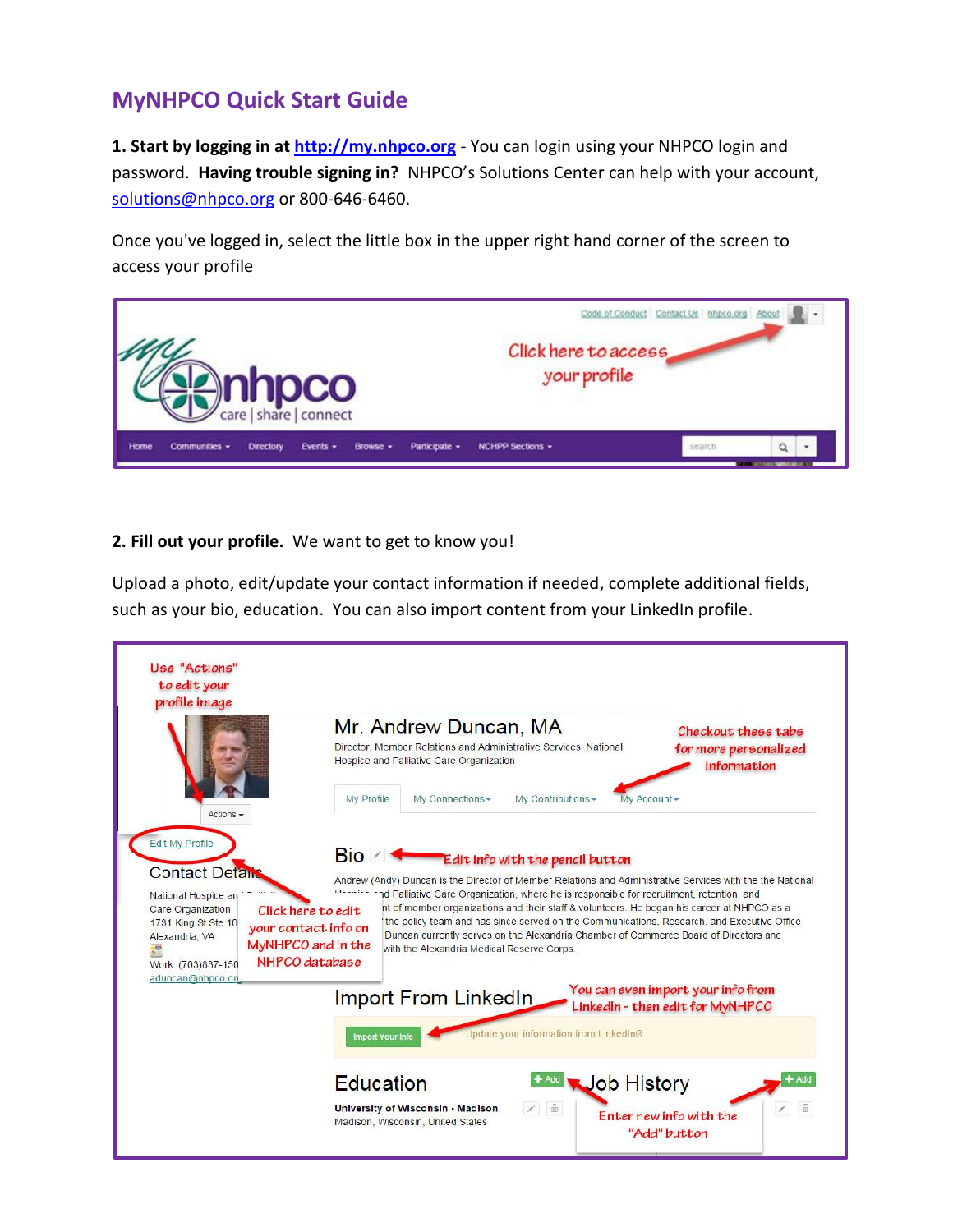**3. Customize your profile settings.** Start by finding My Account in your member profile. From here, you can set up how you want to receive emails from MyNHPCO, how much profile information you want visible to others, the signature area that appears under your discussion posts, and your subscriptions to the various MyNHPCO communities.

|                                 | Mr. Andrew Duncan, MA<br>Director, Member Relations and Administrative Services, National<br>Hospice and Palliative Care Organization |                                                                                                                            |                                                     | Use "My Account" to manage<br>your settings, including e-<br>mails, profile privacy,<br>discussion subscriptions,<br>your account signature, and |  |  |  |
|---------------------------------|---------------------------------------------------------------------------------------------------------------------------------------|----------------------------------------------------------------------------------------------------------------------------|-----------------------------------------------------|--------------------------------------------------------------------------------------------------------------------------------------------------|--|--|--|
| Actions $\star$                 | My Profile                                                                                                                            | My Connections -<br>My Contributions -                                                                                     | My Account-<br>Inbox                                | you can also access your<br>inbox from here!                                                                                                     |  |  |  |
| ly Profile                      | Bio ⊘                                                                                                                                 |                                                                                                                            | <b>Privacy Settings</b><br><b>Email Preferences</b> |                                                                                                                                                  |  |  |  |
| htact Details                   |                                                                                                                                       | Andrew (Andy) Duncan is the Director of Member Relations an                                                                | RSS Feeds                                           | the the National                                                                                                                                 |  |  |  |
| hal Hospice and Palliative      |                                                                                                                                       | Hospice and Palliative Care Organization, where he is respons                                                              | Community Notifications                             | and                                                                                                                                              |  |  |  |
| Organization<br>King St Ste 100 |                                                                                                                                       | engagement of member organizations and their staff & volunte<br>member of the policy team and has since served on the Comm | <b>Discussion Signature</b>                         | $HPCO$ as a<br>ecutive Office                                                                                                                    |  |  |  |
| hdria, VA                       | teams. Mr. Duncan currently serves on the Alexandria Chamber of Commerce Board of Directors and                                       |                                                                                                                            |                                                     |                                                                                                                                                  |  |  |  |

**PRO TIP:** Start out by subscribing to the Daily Digest for your communities - that is a single email each day summarizing community activity. You can get emails in real time, this is perfect for MyNHPCO power users. You can set different subscriptions for each community.

**4. Browse the Communities and join the ones that interest you.** We have plenty of communities to match your interest. Each NCHPP Section hosts a community, plus there are issue communities that span professional discipline.

|          | <b>My Communities</b><br><b>NCHPP Sections</b><br><b>Issue Communities</b><br><b>All Communities</b><br><b>All Communities</b>                                                                                             | Use the "Communities" tab to explore the<br>many communities on MyNHPCO                                                                                            |                                                          |              |
|----------|----------------------------------------------------------------------------------------------------------------------------------------------------------------------------------------------------------------------------|--------------------------------------------------------------------------------------------------------------------------------------------------------------------|----------------------------------------------------------|--------------|
| 18 total | All Community Types                                                                                                                                                                                                        | All Communities                                                                                                                                                    | Most eGrou<br>۷<br>v                                     | 20 per page  |
|          | Volunteer/Volunteer Management                                                                                                                                                                                             |                                                                                                                                                                    | When you find the right one for you - click here to join | <b>Join</b>  |
|          | Leaders and managers of volunteer programs as well as volunteers themselves<br>hospice and palliative care, sharing ideas for volunteer engagement and<br>National Council of Hospice and Palliative Professionals (NCHPP) | meet here to focus on ways to promote and enhance the work of volunteers within<br>involvement and advocating for the importance of volunteerism. A Section of the | Discussions 2.3K<br>Libraries 211                        | Members 2.9K |
|          |                                                                                                                                                                                                                            |                                                                                                                                                                    |                                                          |              |